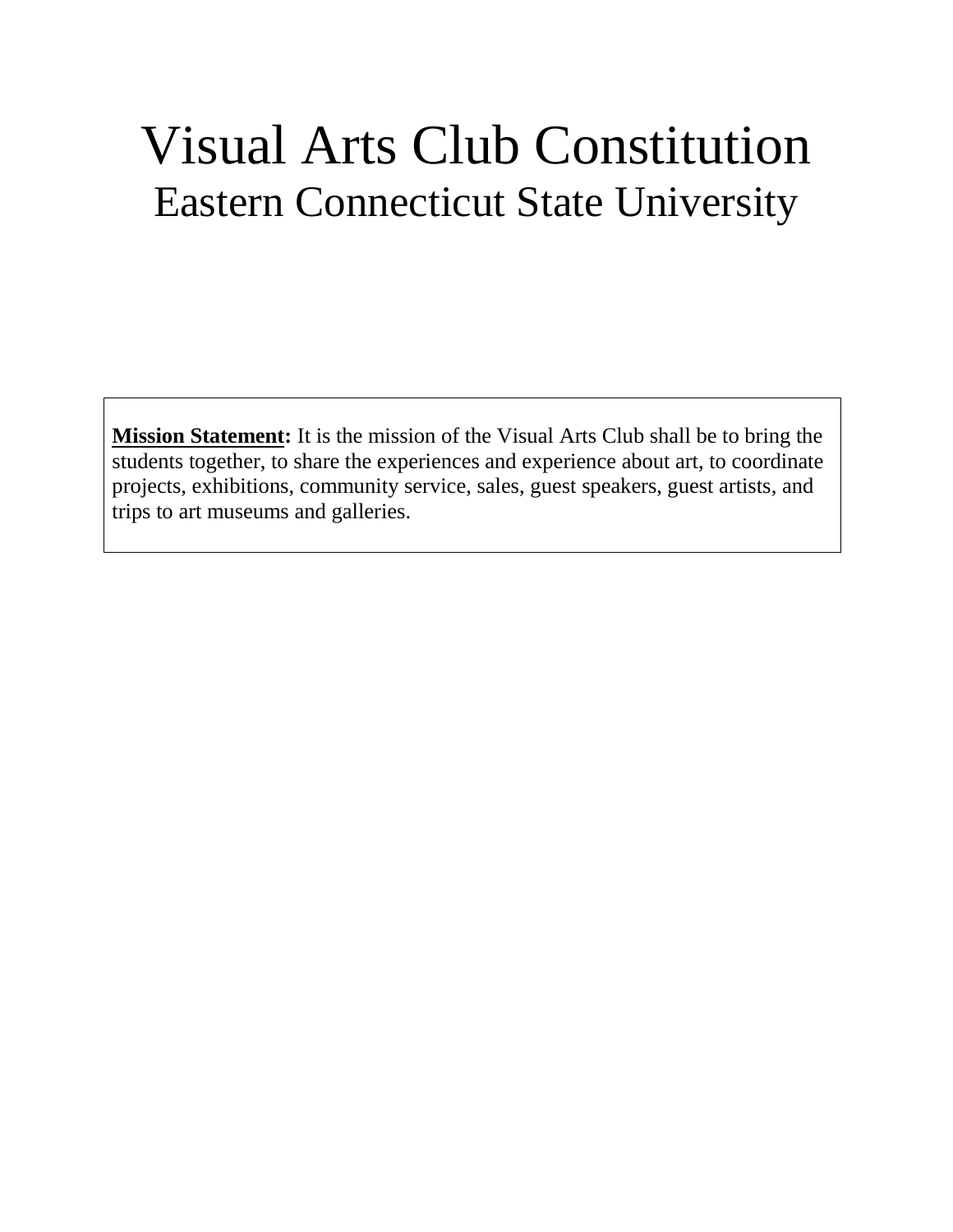#### **ARTICLE I - NAME**

The name of this club shall be The Visual Arts Club of Eastern Connecticut State University.

#### **ARTICLE II - PURPOSE**

It is the purpose of this organization to raise awareness of the local, national, and international art communities. It shall be the purpose of this organization to provide a forum for students who wish to be involved with the visual arts club to express their ideas and concerns regarding the events, fundraisers, and group trips that are to be discussed at meetings.

#### **ARTICLE III - MEMBERSHIP**

- Section 1 This organization will be open to all students currently registered at Eastern Connecticut State University.
- Section 2 Anyone who attends two consecutive meetings will be considered a voting member of the Visual Arts Club.
- Section 3 Membership shall not be denied to any student because of race, religion, gender, color, ancestry, national origin, age, sexual orientation, disability or veteran status except as sanctioned by federal or state law.
- Section 4 There shall be no requirements concerning membership dues or fees unless otherwise specified and voted on during a club meeting. Instead of paying dues or fees, student members are required to participate in all club fundraisers.

## **ARTICLE IV - EXECUTIVE BOARD & OFFICERS**

- Section 1 The membership of the Executive Board shall consist of the President, Vice-President, Secretary, and Treasurer. The Faculty Advisors shall serve as non-voting ex-officio members of the Executive Board.
- Section 2 The Executive Board shall have general supervision of the affairs of the organization between its regular business meetings and shall make policy recommendations to the organization. The Executive Board shall be subject to the rules of the organization and shall not act in conflict with actions taken by the organization.
- Section 3 The Executive Board shall have the power to establish all standing and ad hoc committees of the organization. The President, with the advice and consent of the Executive Board, shall have the power to appoint the chairpersons of all standing and ad hoc committees.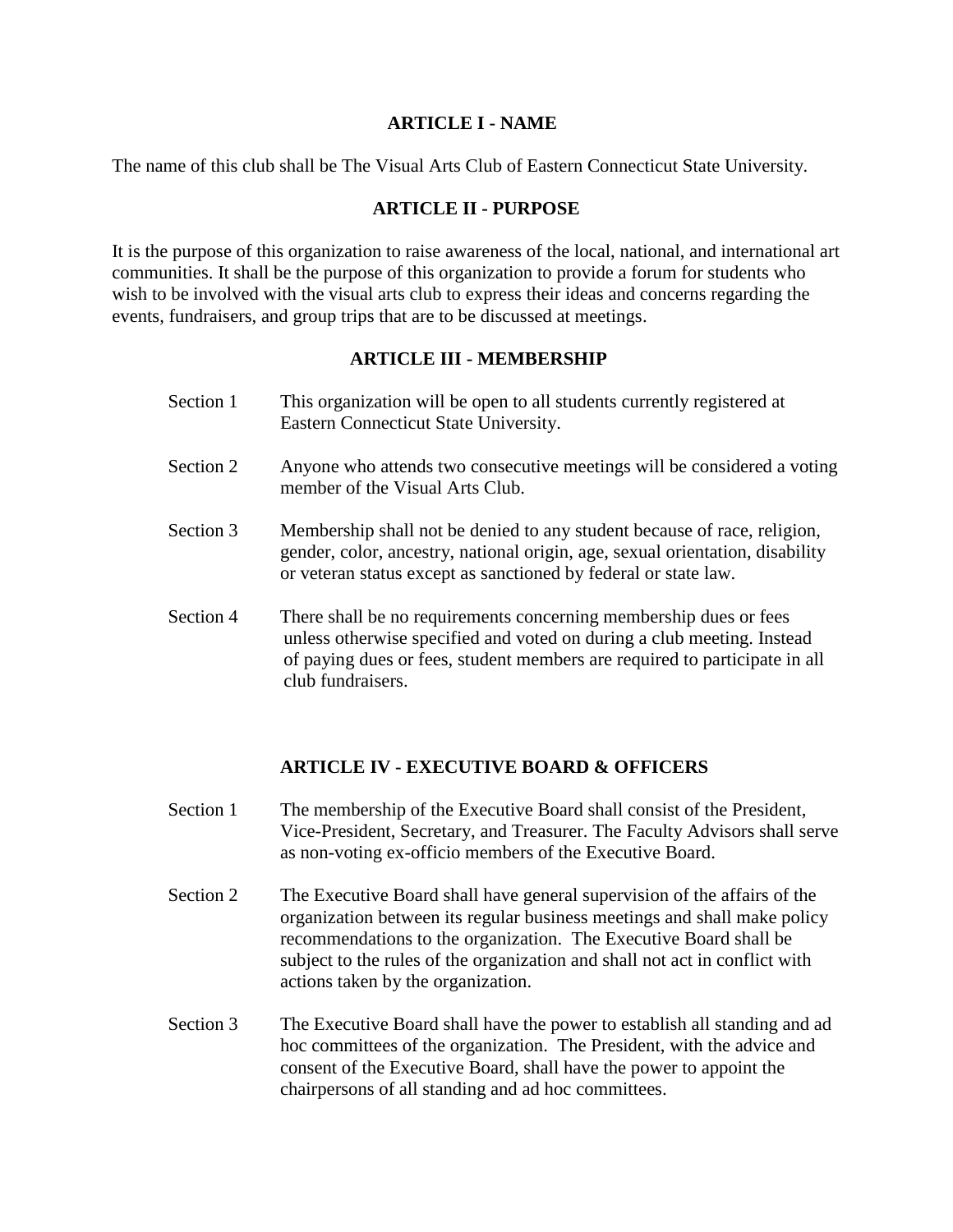| Section 4                   | The Executive Board shall meet biweekly during the academic year.<br>Meetings of the Executive Board shall be called by the President of the<br>organization. |
|-----------------------------|---------------------------------------------------------------------------------------------------------------------------------------------------------------|
| $\mathcal{C}_{\text{anti}}$ | A moionity of the membership of the Executive Deem shell constitute a                                                                                         |

Section 5 A majority of the membership of the Executive Board shall constitute a quorum. All decisions made by the Executive Board shall be by a majority vote of the members present and voting.

## **ARTICLE V - ENUMERATION OF POWERS AND DUTIES OF OFFICERS**

Officers shall perform the duties prescribed by this constitution and by the parliamentary authority adopted by the organization. Duties shall include but shall not be limited to the following.

#### Section 1 The President shall:

- a. prepare the meeting agendas;
- b. have the power to call executive board meetings and all regular and special meetings of the organization;
- c. sign all official papers related to the club (including financial paperwork in the absence of the treasurer);
- d. have the power, with the advice and consent of the Executive Board, to appoint the chairpersons of all standing and ad hoc committees;
- e. appoint a temporary secretary to take minutes when the secretary is absent;
- f. act as the spokesperson for the organization;
- g. be an ex-officio member of all standing and ad hoc committees except the nominating committee.
- Section 2 The Vice-President shall:
	- a. assist the president with responsibilities as needed;
	- b. carry out the duties of the president in the absence of the president;
	- c. automatically assume the powers and duties of the President if the President resigns, or if the office of President becomes vacant.
	- d. coordinate all social functions of the organization;
	- e. serve as coordinator of all standing and ad hoc committees;
	- f. be an ex-officio member of all standing and ad hoc committees.

#### Section 3 Treasurer shall:

a. expend funds as authorized by the membership of the organization as indicated in the organization's minutes;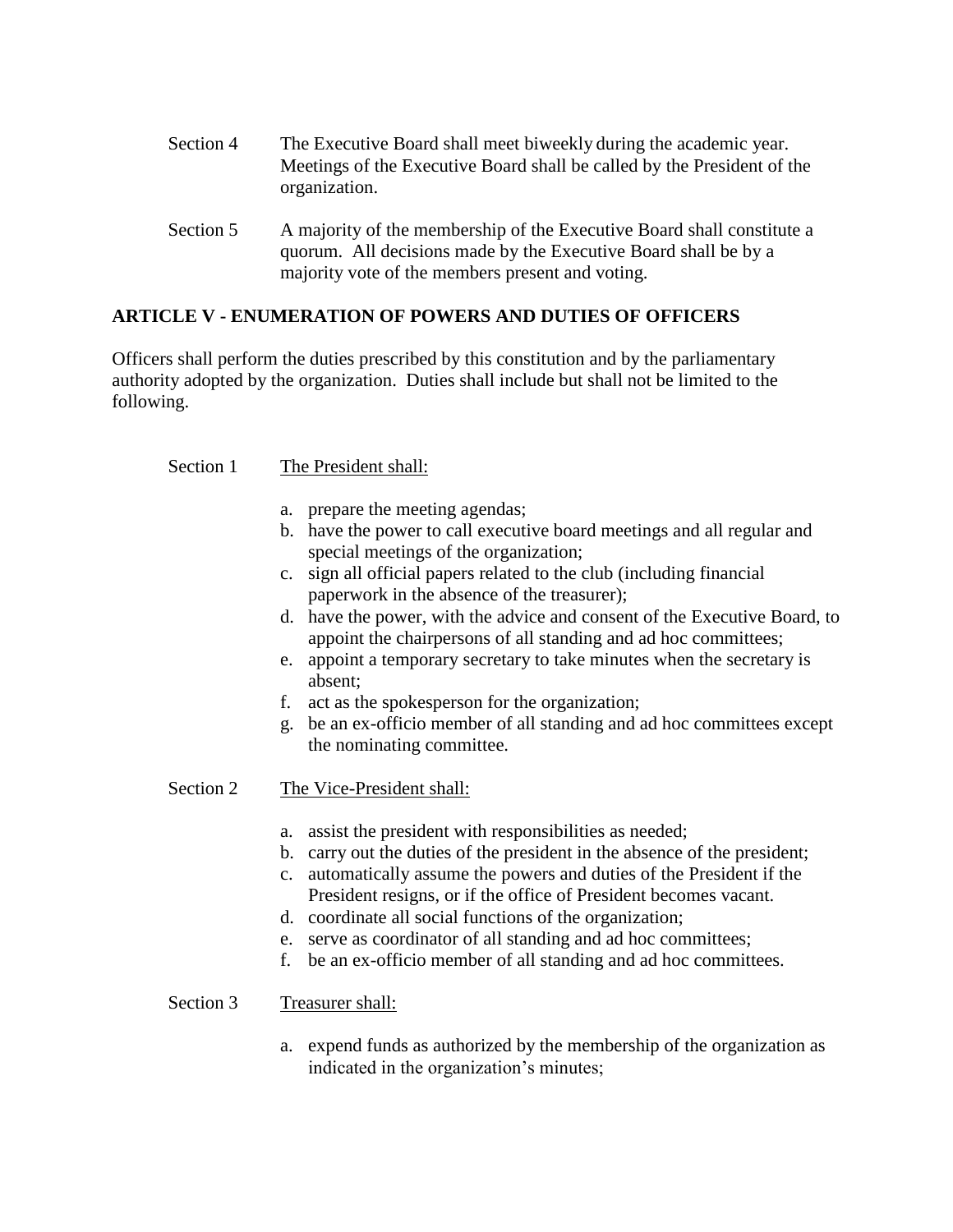- b. keep an accurate account of all receipts, membership dues, and expenditures of the organization;
- c. complete, sign, and submit all financial paperwork;
- d. submit a financial report;
- e. keep track of the club's accounts, income, and expenditures;
- f. give a Treasurer statement of balance at every meeting;
- g. request financial assistance from the Student Government Association and Budget and Management Committee if needed;
- h. be responsible for the organization complying with the policies and procedures set forth by the Student Activities office.

#### Section 4 The Secretary shall:

- a. keep a proper record of all activities of the club, including the minutes of every meeting;
- b. take attendance at all business meetings of the organization;
- c. prepare a roll call of members and call it when necessary;
- d. authenticate by his/her signature all records and documents of the organization;
- e. carry on the official correspondence of the club; which will be signed by the president;
- f. give 72 hours of notice of all meetings;
- g. distribute minutes within 48 hours of the meeting in accordance with the procedure set by the Student Activities Office.

#### **ARTICLE VI - ADVISOR(S)**

.

| Section 1 | The advisors shall be chosen by the membership at a duly constituted<br>meeting of the organization by majority vote.                                                                                                                       |
|-----------|---------------------------------------------------------------------------------------------------------------------------------------------------------------------------------------------------------------------------------------------|
| Section 2 | The faculty advisors shall serve as non-voting ex-officio member of the<br>Executive Board.                                                                                                                                                 |
| Section 3 | The advisors shall give advice for the better performance of the<br>organization.                                                                                                                                                           |
| Section 4 | The advisors shall meet his/her responsibilities to the organization as<br>stated in written directives issued by the Student Activities Office and in<br>the Club Advisor's Operating Manual located on the Student Activities<br>Website. |
| Section 5 | The advisors shall serve at the discretion of the University.                                                                                                                                                                               |

## **ARTICLE VII - NOMINATION AND ELECTION OF OFFICERS**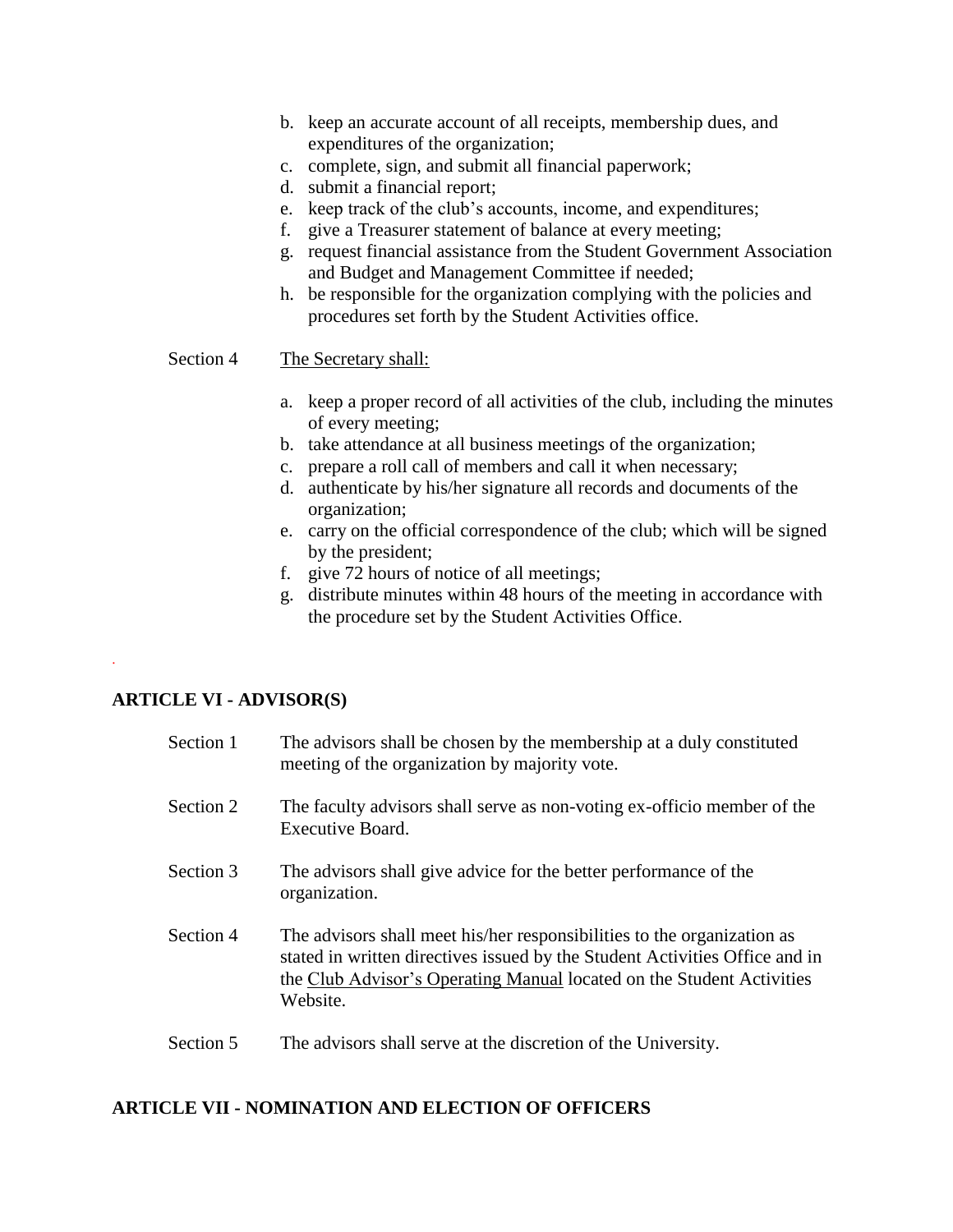- Section 1 Elections shall be held for all offices, including those that are filled temporarily.
- Section 2 Officers shall be elected for a term of one (1) year or until their successors are elected. They shall hold office until the beginning of the fall semester when their successors shall assume office.
- Section 3 Elections shall be held during the fall semester. Elections shall take place within the first three weeks of classes of each year.
- Section 4 Only active members shall be allowed to vote. Voting shall be by secret ballot unless there is only one candidate for an office in which case election may be by voice vote.
- Section 5 Officers shall be elected by a majority of those members voting in the election. If no candidate receives a majority vote on the first ballot, a revote will occur with the President casting a vote.
- Section 6 Notification of elections and nominations must be given a week's notice prior to voting.

## **ARTICLE VIII - VACANCIES**

- Section 1 In the event of the vacancy of the office of President, the duties will be carried out by the Vice-President. The office of Vice-President will be offered to the Secretary and/or Treasurer. If neither officer wish to fill the Vice Presidency and election for the position will be held. If an existing officer does accept the Vice Presidency an election will be held for the vacant positon.
- Section 2 In the event of the vacancy of any other offices, the President will appoint a temporary officer and an election will be held as per the provision of Article VI Section 1.

## **ARTICLE IX - REMOVAL AND/OR RECALL**

- Section 1 Any officer is subject to removal and /or recall from the office for failing to fulfill his/her constitutional responsibilities.
- Section 2 A removal request must be given at least a week in advance of the actual removal voting. Both the request and the voting must take place during regular meetings.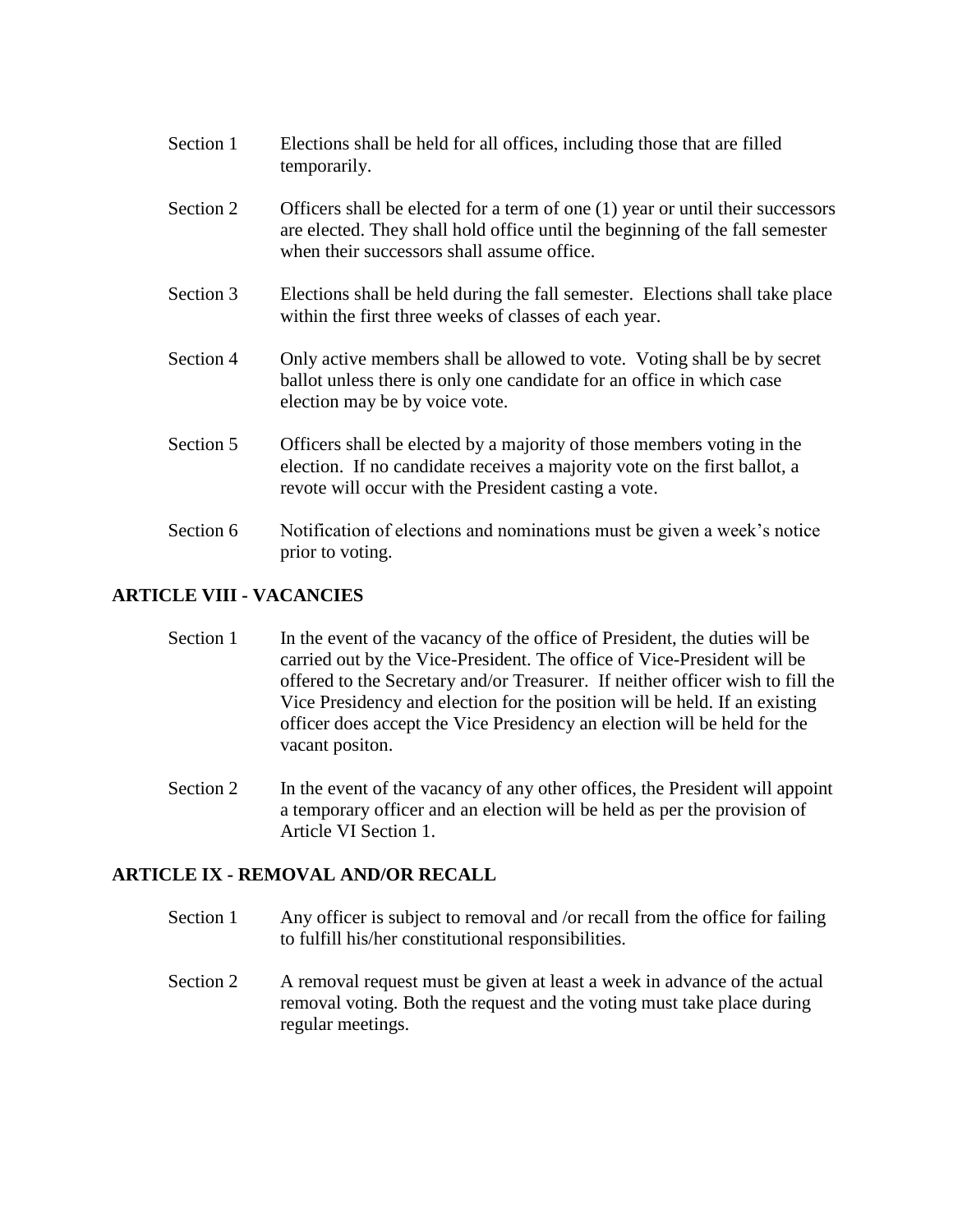| Section 3 | Upon conclusion of the discussion and arguments for and against removal<br>of the officer, a vote shall be taken. No officer shall be removed except by<br>a two-thirds $(2/3)$ vote. Voting shall be by secret ballot. |
|-----------|-------------------------------------------------------------------------------------------------------------------------------------------------------------------------------------------------------------------------|
| Section 4 | An officer who is removed shall immediately relinquish his/her office but                                                                                                                                               |

- shall be allowed to maintain active membership in the organization unless his/her actions have brought discredit to the organization.
- Section 5 If an officer is removed, the organization shall fill the position following the procedures outlined under Vacancies.

## **Article X - Meetings**

| Section 1 | Meetings of the organization shall be held at least once a month during the<br>academic year. There must be 48 hours of notice of all emergency<br>meetings.            |
|-----------|-------------------------------------------------------------------------------------------------------------------------------------------------------------------------|
| Section 2 | Quorum a quorum shall be defined as $50\% + 1$ member of the club's<br>total voting membership. A quorum must be present for any action to take<br>place by membership. |
| Section 3 | A quorum shall be required to conduct any official business of the<br>organization except to adjourn.                                                                   |
| Section 4 | If voting results in a tie a re-vote will take place with the President casting<br>a vote.                                                                              |

## **Article XI - Amendments**

| Section 1 | Amendments to this constitution must be approved by a $2/3$ majority of<br>the voting membership present.                                                                                |
|-----------|------------------------------------------------------------------------------------------------------------------------------------------------------------------------------------------|
| Section 2 | Proposed amendments to the constitution shall be automatically tabled<br>until the next scheduled meeting of the organization.                                                           |
| Section 3 | Prior written notice of the proposed change(s) and the date of the meeting<br>at which the proposed change(s) shall be voted on shall be provided to all<br>members of the organization. |
| Section 4 | The constitution may be amended at a duly constituted meeting of the<br>organization by a two-thirds $(2/3)$ vote provided that prior notice has been<br>given.                          |

## **Article XII - Parliamentary Authority**